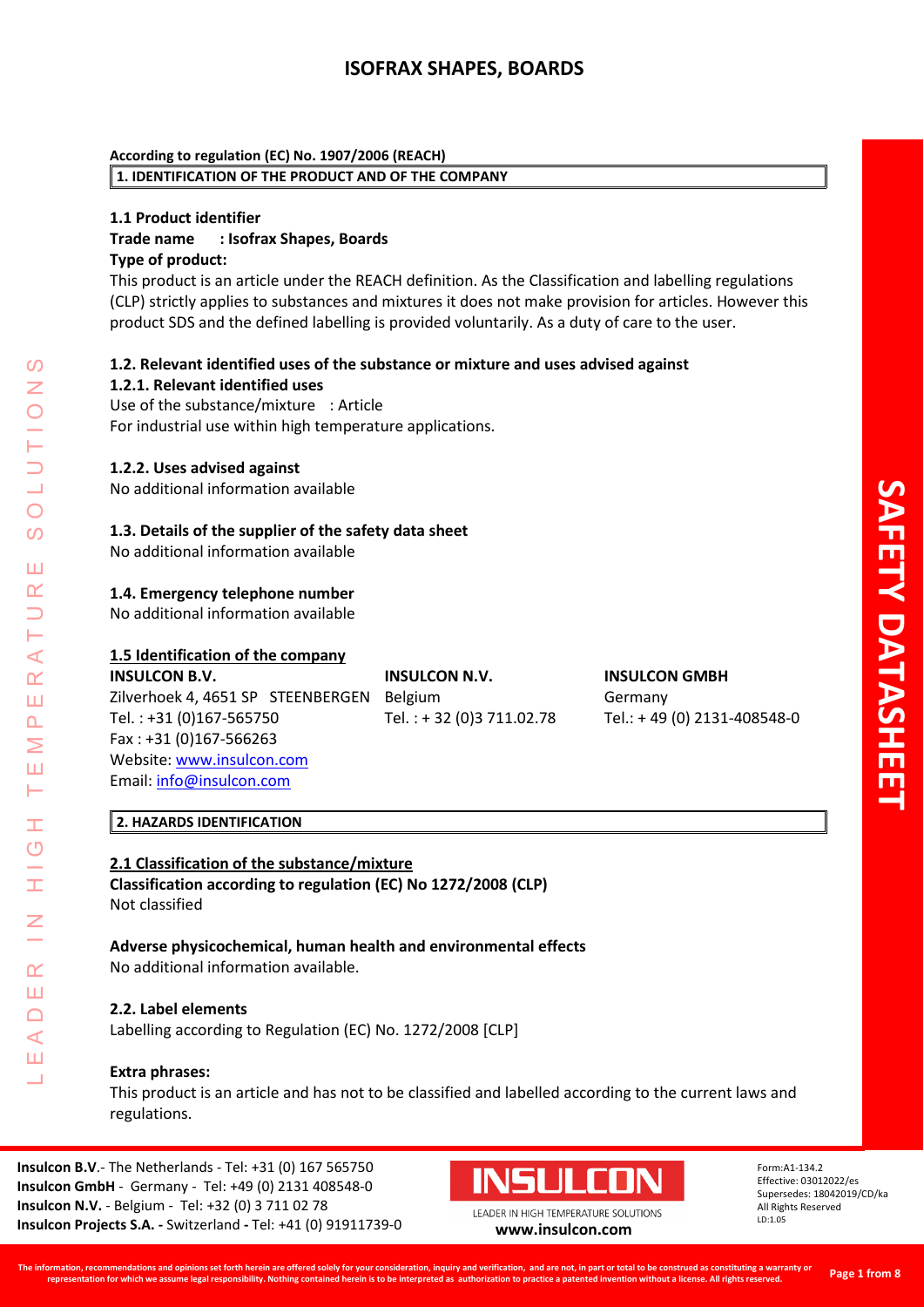A safety data sheet is not required for this product under Article 31 of REACH. This Product Safety Information Sheet has been created on a voluntary basis Voluntary labelling will be added to product to advise as to safe handling and use.

## **2.3. Other hazards**

Other hazards not contributing to the classification: May cause mechanical irritation to the skin, eyes and respiratory system.

This substance/mixture does not meet the PBT criteria of REACH regulation, annex XIII This substance/mixture does not meet the vPvB criteria of REACH regulation, annex XIII

## **3. COMPOSITION / INFORMATION OF INGREDIENTS**

## **3.1. Substances**

Not applicable

## **3.2. Mixtures**

Not applicable

### **Comments:**

### **Article**

LEADER IN HIGH TEMPERATURE SOLUTIONS

Ŧ  $\overline{O}$ 

 $\alpha$ Ш  $\Box$  $\blacktriangleleft$ Ш  $\overline{\phantom{0}}$ 

⋖  $\alpha$ Ш  $\overline{\mathbf{r}}$ Σ Ш Н

 $\Omega$ Z

 $\bigcirc$  $\Omega$ 

Ш  $\alpha$ 

All products contain AES wool (synthetic fibres, alkaline earth silicate, CAS 436083-99-7). substance with national workplace exposure limit(s) Isofrax Shapes, Isofrax Boards are ready to use products in high temperature applications.

### **4. FIRST AID MEASURES**

#### **4.1. Description of first aid measures** First-aid measures after inhalation:

Fibrous dust may be liberated when handling in use. If irritation to nose and throat, move to fresh air.

First-aid measures after skin contact: Gently wash with plenty of soap and water. First-aid measures after eye contact: Rinse cautiously with water for several minutes. If eye irritation persists: Get medical advice/attention.

First-aid measures after ingestion: Ingestion unlikely. Drink plenty of water.

# **4.2. Most important symptoms and effects, both acute and delayed**

Symptoms/effects after inhalation: mechanical irritation. Symptoms/effects after skin contact: mechanical irritation. Symptoms/effects after eye contact: mechanical irritation.

## **4.3. Indication of any immediate medical attention and special treatment needed** Treat symptomatically



0 **[www.insulcon.com](http://www.insulcon.com/)**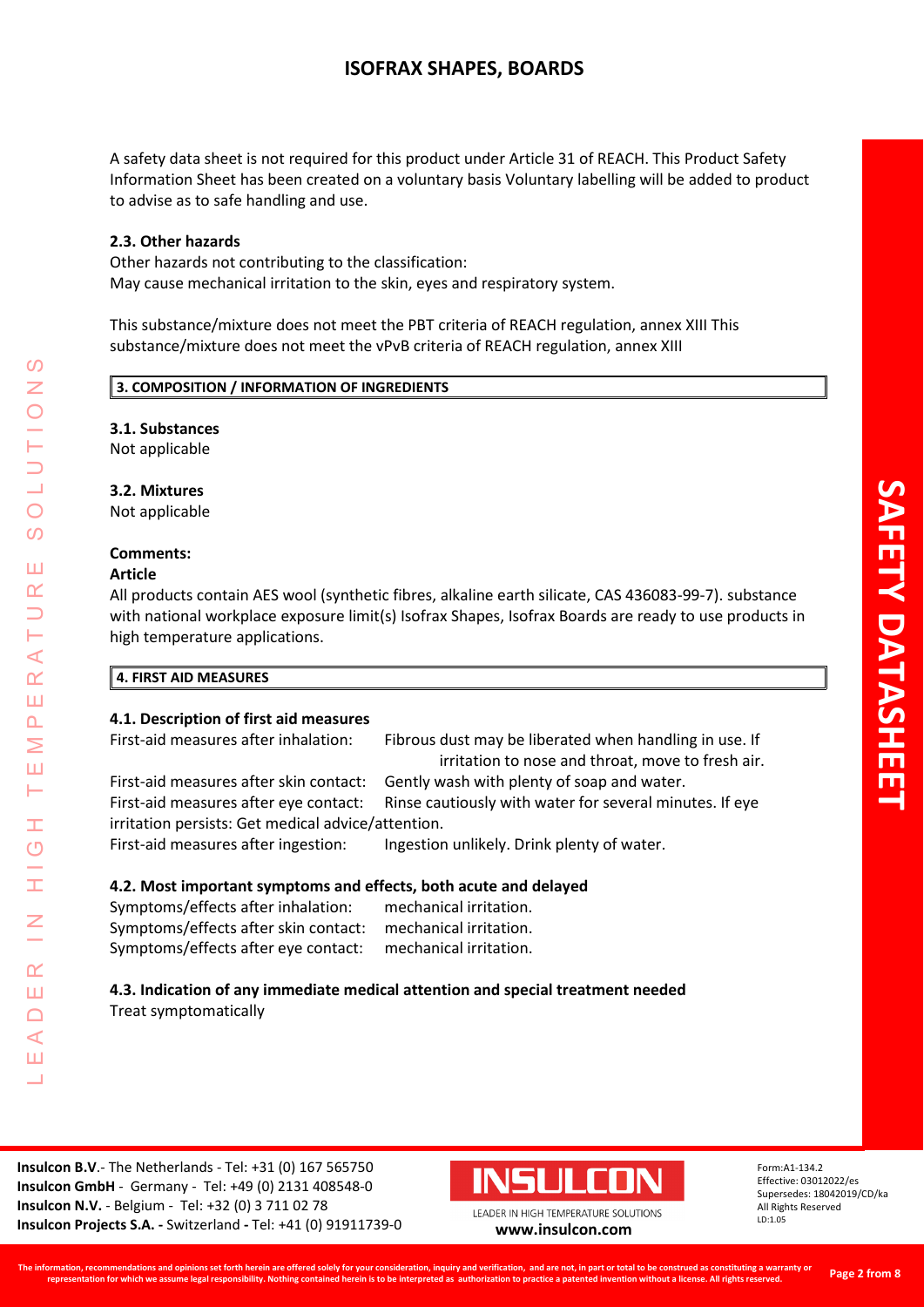### **5. FIRE FIGHTING MEASURES**

# **5.1 Extinguishing media**

Suitable extinguishing media: The product is not flammable. Use extinguishing media appropriate for surrounding fire. Foam. Dry powder. Carbon dioxide. Water spray. Unsuitable extinguishing media: Do not use a heavy water stream.

# **5.2 Special hazards arising from the substance or mixture**

Fire hazard

# **5.3 Advice for firefighters**

Firefighting instructions: Prevent fire-fighting water from entering environment. Protection during firefighting: Do not enter fire area without proper protective equipment, including respiratory protection.

# **6.1 Personal precautions, protective equipment and emergency procedures**

### **6.1.1 For non -emergency personnel** Protective equipment: Concerning personal equipment to use, see section 8. Emergency procedures: Prohibit unauthorized persons.

## **6.1.2 For emergency responders**

Protective equipment: Ensure adequate ventilation. Concerning personal protective equipment to use, see section 8.

Emergency procedures: Ensure operative are trained to minimise exposures.

# **6.2 Environmental precautions**

LEADER IN HIGH TEMPERATURE SOLUTIONS

Ŧ  $\overline{O}$ 

 $\alpha$ Ш  $\Box$  $\blacktriangleleft$ Ш  $\overline{\phantom{0}}$ 

⋖  $\alpha$ Ш  $\overline{\mathbf{r}}$ Σ Ш Н

 $\Omega$  $\overline{\phantom{a}}$ 

 $\bigcirc$  $\Omega$ 

Ш  $\alpha$ 

Prevent entry to sewers and public waters. Avoid sub -soil penetration.

# **6.3 Methods and material for containment and cleaning up**

Methods for cleaning up: Mechanically recover the product. Minimize generation of dust. High efficiency particulate air filter (HEPA filter)

# **6.4 Reference to other sections**

See heading 7, 8 and 13.

# **7. HANDLING AND STORAGE**

### **7.1 Precautions for safe handling**

Precautions for handling: Avoid contact with skin and eyes. Use personal protective equipment as required. Obtain special instruction before use. Do not eat, drink or smoke when using this product. Clear contaminated areas thoroughly. Ensure good ventilation of the work station.

Hygiene measures: Wash hands and other exposed areas with mild soap and water before eating, drinking or smoking when leaving work.

**Insulcon B.V.**- The Netherlands - Tel: +31 (0) 167 565750 Insulcon GmbH - Germany - Tel: +49 (0) 2131 408548-0 **Insulcon N.V.** - Belgium - Tel: +32 (0) 3 711 02 78 Insulcon Projects S.A. - Switzerland - Tel: +41 (0) 91911739-

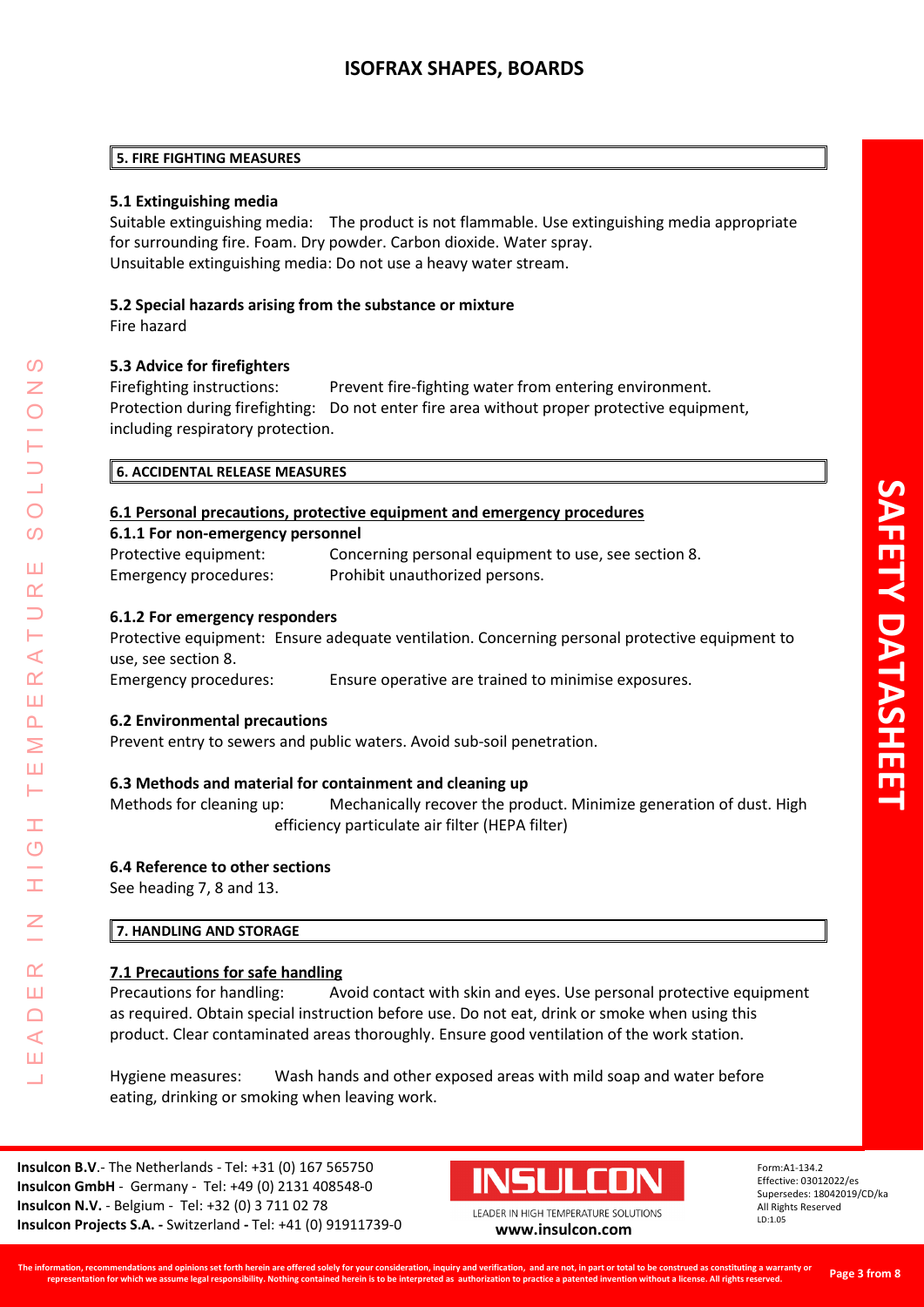## **7.2 Conditions for safe storage, including any incompatibilities**

Storage conditions: Product must only be kept in the original packaging. Store tightly closed in a dry and cool place.

Prohibitions on mixed storage: Keep away from food, drink and animal feeding stuff.

## **7.3 Specific use(s)**

For professional users only. See Heading 8. Exposure scenarios.

#### **8. EXPOSURE CONTROL / PERSONAL PROTECTION**

#### **8.1 Control parameters**

| AES wool (synthetic fibres, alkaline earth silicate) (436083-99-7) (436083-99-7) |                                              |  |
|----------------------------------------------------------------------------------|----------------------------------------------|--|
| EU                                                                               | Observe general threshold limit for dust     |  |
| UK - Remark (WEL)                                                                | 2,0 f/ml (HSE EH40 Workplace Exposure Limit) |  |

### **8.2 Exposure controls**

#### **Hand protection:**

Leather protective gloves

#### **Eye protection:**

Safety glasses with side shields as appropriate.

#### **Skin and body protection:**

Wear suitable protective clothing. Do not take working clothes home

### **Respiratory protection:**

If dust are formed : Wear appropriate mask, (FFP3)



### **Other information:**

LEADER IN HIGH TEMPERATURE SOLUTIONS

Ŧ  $\overline{O}$ 

İ

Z

 $\alpha$ Ш  $\Box$  $\triangleleft$ Ш  $\overline{\phantom{0}}$ 

 $\prec$  $\alpha$ Ш  $\Delta$ Σ Ш  $\vdash$ 

 $\Omega$ Z

 $\bigcirc$ 

 $\overline{O}$ 

Ш  $\alpha$  $\overline{\phantom{0}}$ 

> Do not eat, drink or smoke when using this product. Do not take working clothes home. Separate working clothes from town clothes. Launder separately

## **9. PHYSICAL AND CHEMICAL PROPERTIES**

### **9.1. Information on basic physical and chemical properties**

| Physical state            |   | Solid                                         |
|---------------------------|---|-----------------------------------------------|
| Colour                    | ٠ | White-Beige.                                  |
| Odour                     | ٠ | Odourless.                                    |
| Odour threshold           |   | No data available                             |
| рH                        |   | Not applicable                                |
| Relative evaporation rate |   |                                               |
| (butylacetate=1)          |   | Not applicable Melting point : 1500 - 1550 °C |
| <b>Fibres</b>             |   |                                               |

**Insulcon B.V.**- The Netherlands - Tel: +31 (0) 167 565750 Insulcon GmbH - Germany - Tel: +49 (0) 2131 408548-0 **Insulcon N.V.** - Belgium - Tel: +32 (0) 3 711 02 78 Insulcon Projects S.A. - Switzerland - Tel: +41 (0) 91911739-

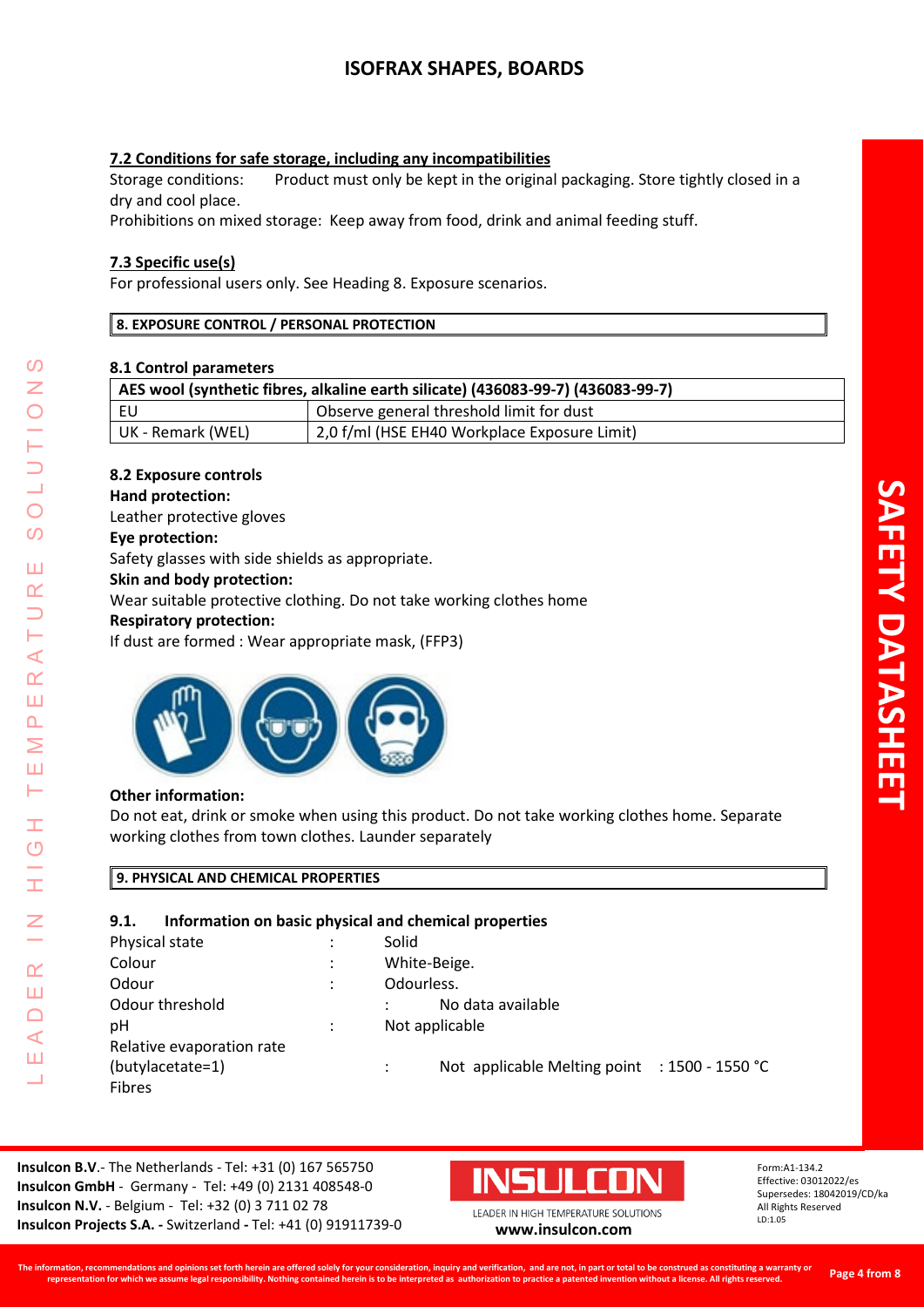| Freezing point                    | Not applicable                   |
|-----------------------------------|----------------------------------|
| <b>Boiling point</b>              | Not applicable                   |
| Flash point                       | Not applicable                   |
| Auto-ignition temperature         | No data available                |
| Decomposition temperature         | No data available                |
| Flammability (solid, gas)         | No data available                |
| Vapour pressure                   | No data available                |
| Relative vapour density at 20 °C: | No data available                |
| Relative density                  | 2.6 (Fibres)                     |
| Density                           | $2.6$ g/cm <sup>3</sup> (Fibres) |
| Solubility                        | Water: $<$ 1 mg/l (Fibres)       |
| Log Pow                           | No data available                |
| Viscosity, kinematic              | Not applicable                   |
| Viscosity, dynamic                | Not applicable                   |
| <b>Explosive properties</b>       | Product is not explosive.        |
| Oxidising properties              | Non oxidizing.                   |
| <b>Explosive limits</b>           | Not applicable                   |
|                                   |                                  |
|                                   |                                  |

### **9.2 Other information**

| Other properties | ٠ | Length weighted geometric mean diameter of fibres |
|------------------|---|---------------------------------------------------|
|                  |   | contained in the product $1,9-6 \mu m$            |

#### **10. STABILITY AND REACTIVITY**

#### **10.1 Reactivity**

Stable under normal conditions of use.

#### **10.2 Chemical stability**

The product is stable at normal handling and storage conditions.

#### **10.3 Possibility of hazardous reactions**

No dangerous reactions known.

#### **10.4 Conditions to avoid**

No additional information available.

# **10.5 Incompatible materials**

None

LEADER IN HIGH TEMPERATURE SOLUTIONS

Ŧ.  $\circlearrowleft$ 

Ĩ.

 $\overline{a}$ 

 $\alpha$ Ш  $\Box$  $\triangleleft$ Ш Ц

 $\Omega$  $\overline{z}$  $\bigcirc$ 

 $\bigcirc$  $\mathcal{O}$ 

Ш  $\alpha$  $\overline{\phantom{0}}$ Н  $\prec$  $\underline{\alpha}$ Ш  $\Delta$  $\geq$ Ш Н

# **10.6 Hazardous decomposition products**

Under normal conditions of storage and use, hazardous decomposition products should not be produced.

**Insulcon B.V.**- The Netherlands - Tel: +31 (0) 167 565750 Insulcon GmbH - Germany - Tel: +49 (0) 2131 408548-0 **Insulcon N.V.** - Belgium - Tel: +32 (0) 3 711 02 78 Insulcon Projects S.A. - Switzerland - Tel: +41 (0) 91911739-



LEADER IN HIGH TEMPERATURE SOLUTIONS 0 **[www.insulcon.com](http://www.insulcon.com/)**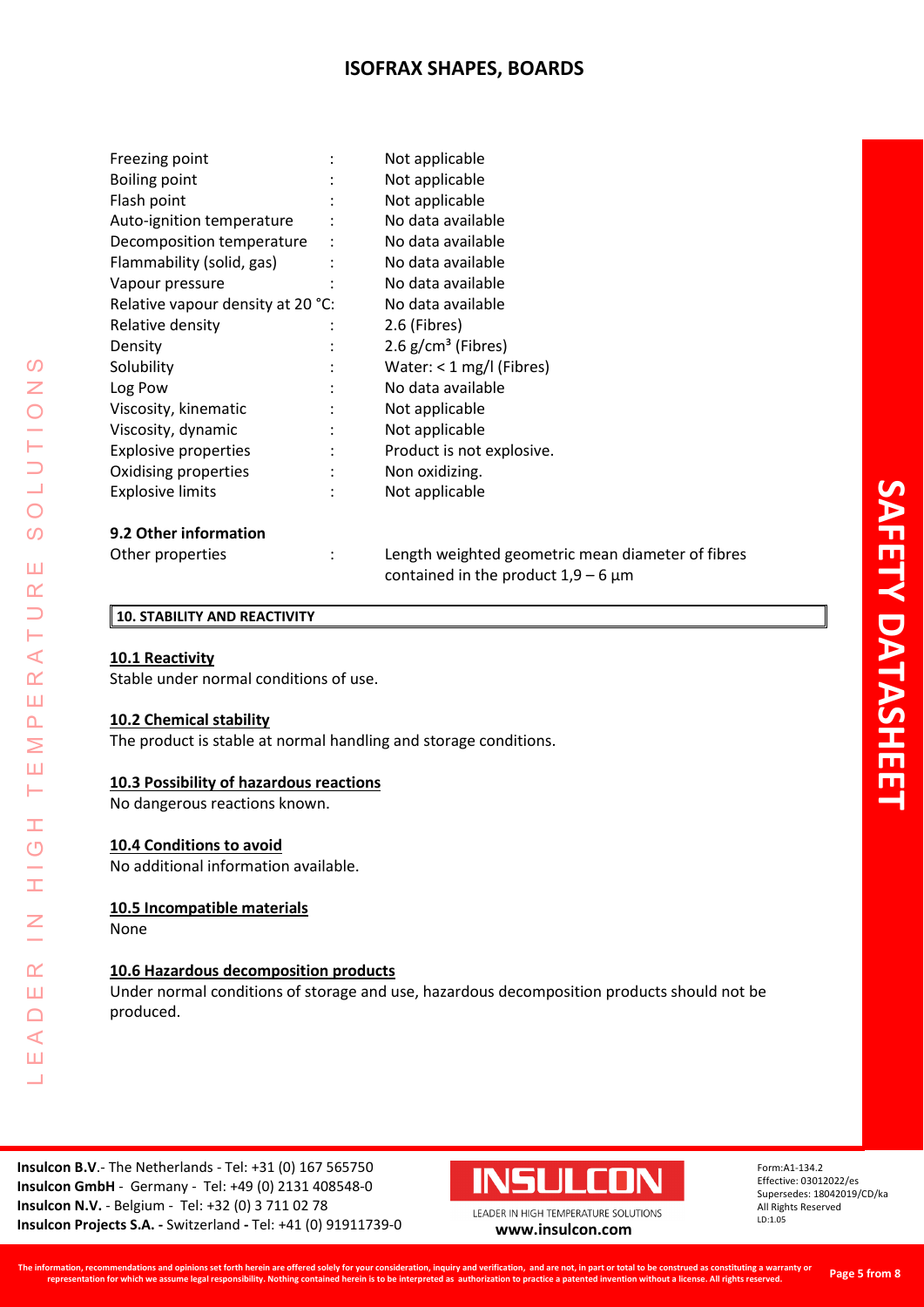#### **11. TOXICOLOGICAL INFORMATION**

### **11.1 Information on toxicological effects**

#### **Acute toxicity:**

Not classified (Based on available data, the classification criteria are not met)

#### **Skin corrosion/ irritation:**

Not classified (Based on available data, the classification criteria are not met)

#### Serious eye damage/ irritation:

Not classified (Based on available data, the classification criteria are not met)

#### **Respiratory or skin sensitisation:**

Not classified (Based on available data, the classification criteria are not met)

#### **Germ cell mutagenicity:**

Not classified (Based on available data, the classification criteria are not met)

#### **Carcinogenicity:**

Not classified (Based on available data, the classification criteria are not met)

#### **Reproductive toxicity:**

Not classified (Based on available data, the classification criteria are not met)

# **Specific target organ toxicity (single exposure):**

Not classified (Based on available data, the classification criteria are not met)

### **Specific target organ toxicity (repeated exposure):**

Not classified (Based on available data, the classification criteria are not met)

### **Aspiration hazard:**

LEADER IN HIGH TEMPERATURE SOLUTIONS

Ŧ  $\overline{O}$ 

 $\alpha$ Ш  $\Box$  $\blacktriangleleft$ Ш

 $\blacktriangleleft$  $\underline{\alpha}$ Ш  $\overline{\mathbf{r}}$ Σ Ш Н

 $\Omega$ 

 $\bigcirc$  $\Omega$ 

Ш  $\alpha$ 

Not classified (Based on available data, the classification criteria are not met)

### **Other information:**

#### **Irritant Properties**

When tested using approved methods (Directive 67/548/EC, Annex V, Method B4), fibres contained in this material give negative results. Man-made mineral fibres, can produce a mild irritation resulting in itching or rarely, in some sensitive individuals, in slight reddening. Unlike other irritant reactions this in not the result of allergy or chemical skin damage but is caused by a temporary mechanical effect.

### **Other animal studies**

These materials have been designed to allow rapid clearance from lung tissue. And this low bio persistence has been confirmed in many studies on AES using EU protocol ECB/TM/\*27 (rev.7). When inhaled, even at very high doses, they do not accumulate to any level capable of producing a serious adverse biological effect. In lifetime chronic studies there was no exposure -related effect more than would be seen with any "inert" dust.

**Insulcon B.V.**- The Netherlands - Tel: +31 (0) 167 565750 Insulcon GmbH - Germany - Tel: +49 (0) 2131 408548-0 **Insulcon N.V.** - Belgium - Tel: +32 (0) 3 711 02 78 Insulcon Projects S.A. - Switzerland - Tel: +41 (0) 91911739-



0 **[www.insulcon.com](http://www.insulcon.com/)**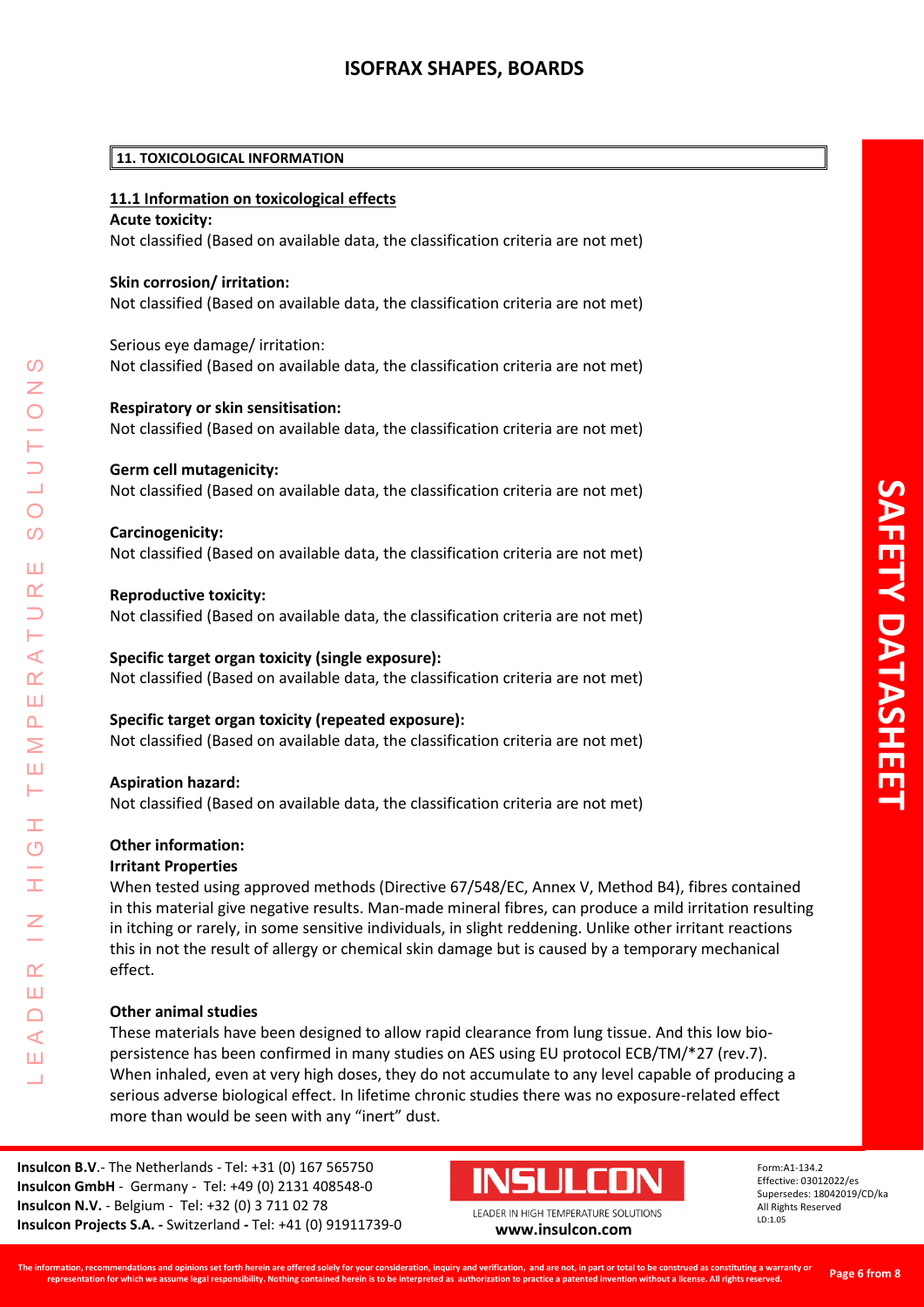Subchronic studies at the highest doses achievable produced, at worst, a transient mild inflammatory response. Fibres with the same ability to persist in tissue do not produce tumours when injected into the peritoneal cavity of rats.

## **12. ECOLOGICAL INFORMATION**

## **12.1. Toxicity**

Ecology - general:

The product is not considered harmful to aquatic organisms nor to cause long -term adverse effects in the environment.

Acute aquatic toxicity: Not classified

Chronic aquatic toxicity : Not classified

| <b>Persistence and degradability</b><br>12.2                                           |                 |  |
|----------------------------------------------------------------------------------------|-----------------|--|
| <b>Isofrax Shapes, Isofrax Boards</b>                                                  |                 |  |
| Persistence and degradability                                                          | Not applicable. |  |
| <b>Bioaccumulative potential</b><br>12.3                                               |                 |  |
| <b>Isofrax Shapes, Isofrax Boards</b>                                                  |                 |  |
| Bioaccumulative potential                                                              | Not applicable. |  |
| <b>Mobility in soil</b><br>12.4                                                        |                 |  |
| <b>Isofrax Shapes, Isofrax Boards</b>                                                  |                 |  |
| Ecology - soil                                                                         | Not applicable. |  |
| 12.5 Results of PBT and vPvB assessment                                                |                 |  |
| <b>Isofrax Shapes, Isofrax Boards</b>                                                  |                 |  |
| This substance/mixture does not meet the PBT criteria of REACH regulation, annex XIII  |                 |  |
| This substance/mixture does not meet the vPvB criteria of REACH regulation, annex XIII |                 |  |
|                                                                                        |                 |  |

### **12.6 Other adverse effects**

LEADER IN HIGH TEMPERATURE SOLUTIONS

Ŧ  $\overline{O}$ 

I

 $\overline{z}$ 

 $\alpha$ Ш  $\Box$  $\triangleleft$ Ш  $\overline{\phantom{0}}$ 

 $\Omega$ Z

 $\bigcirc$ 

 $\Omega$ 

Ш  $\alpha$  $\overline{\phantom{0}}$ H  $\prec$  $\alpha$ Ш  $\Delta$ Σ Ш Н

No additional information available

### **13. DISPOSAL CONSIDERATIONS**

### **13.1. Waste treatment methods**

#### **Waste treatment methods:**

Disposal must be done according to official regulations. European waste catalogue.

## **Sewage disposal recommendations:**

Do not allow into drains or water courses.

### **Product/Packaging disposal recommendations:**

Do not dispose of with domestic waste

**Insulcon B.V.**- The Netherlands - Tel: +31 (0) 167 565750 Insulcon GmbH - Germany - Tel: +49 (0) 2131 408548-0 **Insulcon N.V.** - Belgium - Tel: +32 (0) 3 711 02 78 Insulcon Projects S.A. - Switzerland - Tel: +41 (0) 91911739-



0 **[www.insulcon.com](http://www.insulcon.com/)**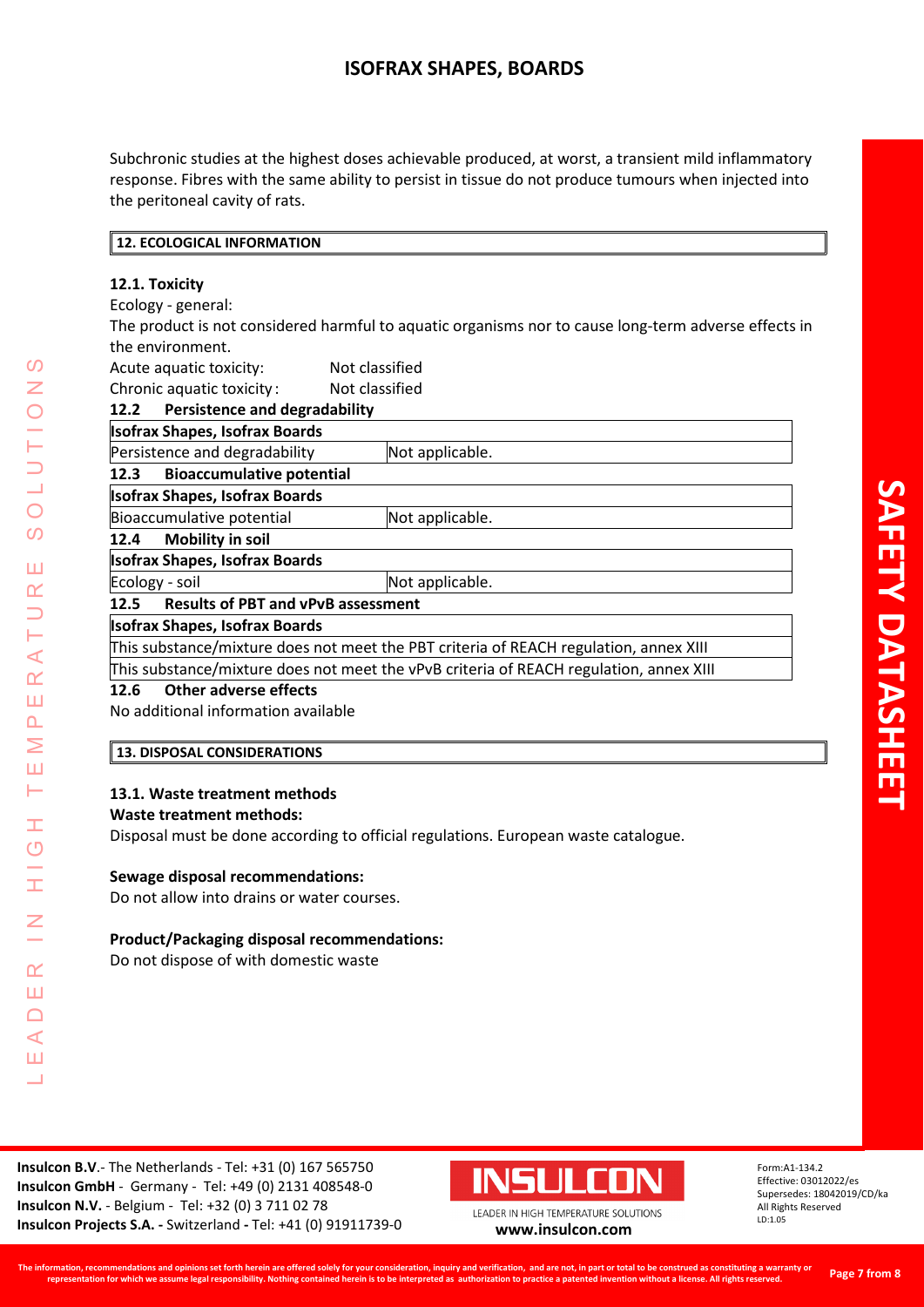#### **14. TRANSPORT INFORMATION**

In accordance with ADR, RID, IATA, IMDG, ADN.

| <b>ADR</b>                        | <b>IMDG</b>                             | <b>IATA</b>       | <b>AND</b>        | <b>RID</b>        |
|-----------------------------------|-----------------------------------------|-------------------|-------------------|-------------------|
| 14.1 UN Number                    |                                         |                   |                   |                   |
| Not regulated for transport       |                                         |                   |                   |                   |
| 14.2 UN proper shipping name      |                                         |                   |                   |                   |
| Not applicable                    | Not applicable                          | Not applicable    | Not applicable    | Not applicable    |
| 14.3 Transport hazard class(es)   |                                         |                   |                   |                   |
| Not applicable                    | Not applicable                          | Not applicable    | Not applicable    | Not applicable    |
| Not applicable                    | Not applicable                          | Not applicable    | Not applicable    | Not applicable    |
| 14.4 Packing group                |                                         |                   |                   |                   |
| Not applicable                    | Not applicable                          | Not applicable    | Not applicable    | Not applicable    |
| <b>14.5 Environmental hazards</b> |                                         |                   |                   |                   |
| Dangerous for the                 | Dangerous for the                       | Dangerous for the | Dangerous for the | Dangerous for the |
| environment: No                   | environment: No                         | environment: No   | environment: No   | environment: No   |
|                                   | Marine pollutant:                       |                   |                   |                   |
|                                   | No                                      |                   |                   |                   |
|                                   | No supplementary information available. |                   |                   |                   |

## **14.6 Special precautions for user**

| - Overland transport          |                |
|-------------------------------|----------------|
| Transport regulation (ADR):   | Not applicable |
| - Transport by sea            |                |
| Transport regulations (IMDG): | Not applicable |
| - Air transport               |                |
| Transport regulations (IATA): | Not applicable |
| - Inland waterway transport   |                |
| Transport regulations (ADN):  | Not applicable |
| - Rail transport              |                |
| Transport regulations (RID):  | Not applicable |

**14.7 Transport in bulk according to Annex II of MARPOL 73/78 and the IBC Code**

Not applicable.

LEADER IN HIGH TEMPERATURE SOLUTIONS

Ŧ  $\overline{O}$ 

I

 $\overline{z}$ 

 $\alpha$ Ш  $\Box$  $\triangleleft$ Ш ┙

 $\overline{O}$ Z

 $\bigcirc$  $\Omega$ 

Ш  $\alpha$  $\Box$ ⊢  $\prec$  $\alpha$ Ш  $\Delta$ Σ Ш  $\vdash$ 

| <b>15. REGULATORY INFORMATION</b> |
|-----------------------------------|
|-----------------------------------|

# **15.1 Safety, health and environment regulations/legislation specific for the substance or mixture**

### **15.1.1 EU Regulations:**

Contains no REACH substances with Annex XVII restrictions Contains no substance on the REACH candidate list Contains no REACH Annex XIV substances

# **Other information, restriction and prohibition regulations:**

This product is an article and has not to be classified and labelled according to the current laws and regulations. A safety data sheet is not required for this product under Article 31 of REACH. This Product Safety Information Sheet has been created on a voluntary basis.

**Insulcon B.V.**- The Netherlands - Tel: +31 (0) 167 565750 Insulcon GmbH - Germany - Tel: +49 (0) 2131 408548-0 **Insulcon N.V.** - Belgium - Tel: +32 (0) 3 711 02 78 Insulcon Projects S.A. - Switzerland - Tel: +41 (0) 91911739-



0 **[www.insulcon.com](http://www.insulcon.com/)**